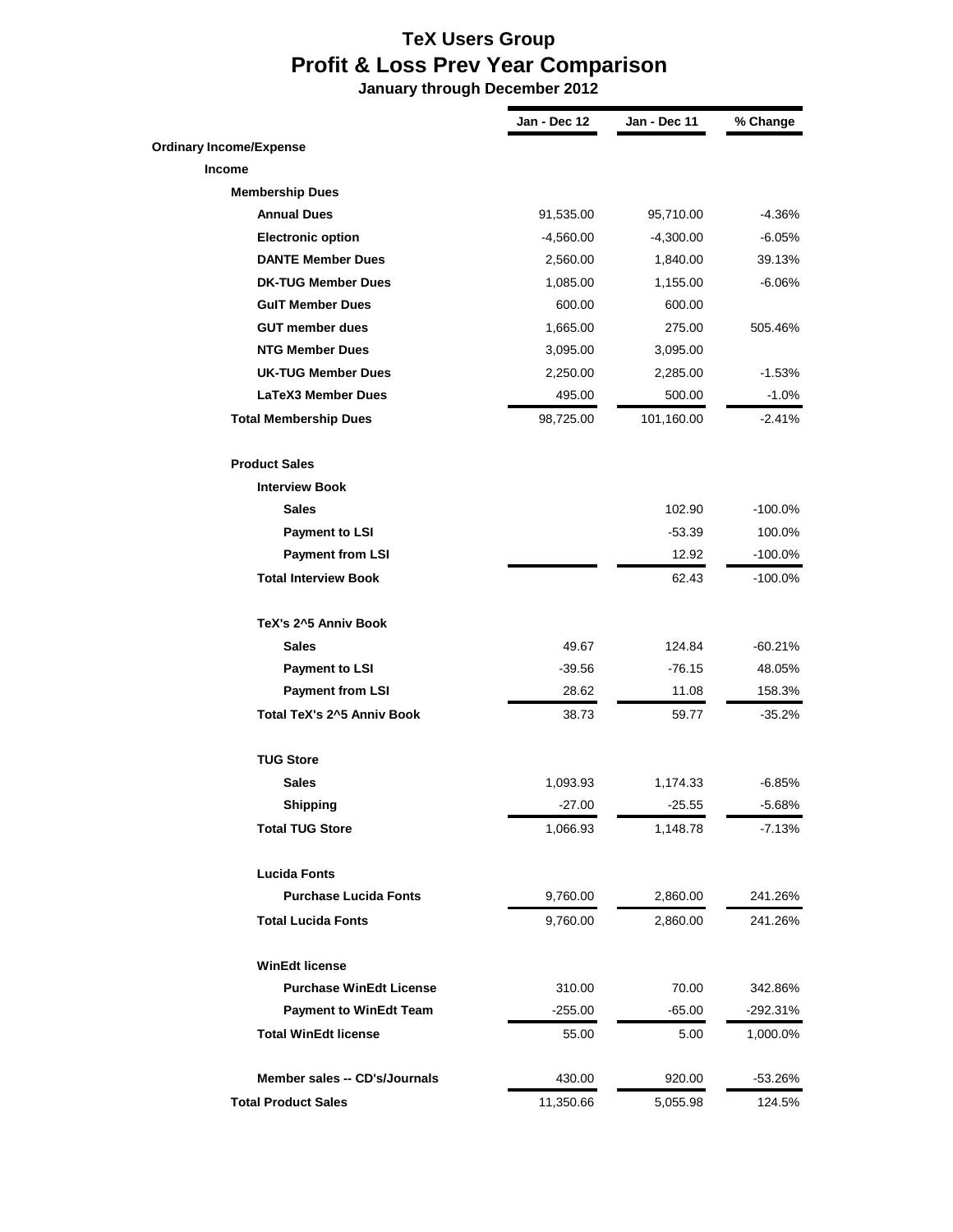## **TeX Users Group Profit & Loss Prev Year Comparison**

 **January through December 2012**

|                                        | Jan - Dec 12 | Jan - Dec 11 | % Change   |
|----------------------------------------|--------------|--------------|------------|
|                                        |              |              |            |
| <b>Contributions Income</b>            |              |              |            |
| <b>General Contribution</b>            | 6,704.01     | 6,975.95     | $-3.9%$    |
| <b>Royalties</b>                       | 116.72       | 229.72       | -49.19%    |
| <b>Total Contributions Income</b>      | 6,820.73     | 7,205.67     | -5.34%     |
| <b>Annual Conference</b>               |              |              |            |
| Registration                           | 19,215.00    |              | 100.0%     |
| <b>Banquet</b>                         | 3,220.00     |              | 100.0%     |
| <b>Donations</b>                       | 1,420.00     | 3,220.00     | $-55.9%$   |
| <b>Expense - Hotel</b>                 | $-13,177.01$ |              | $-100.0%$  |
| <b>Expense - Banquet</b>               | $-3,905.00$  |              | $-100.0%$  |
| Tshirts/mugs/totes/misc                | $-1,327.00$  |              | $-100.0%$  |
| <b>Expense - Other</b>                 | $-3,294.75$  |              | $-100.0\%$ |
| <b>Expense - Office</b>                | $-929.00$    |              | -100.0%    |
| <b>Total Annual Conference</b>         | 1,222.24     | 3,220.00     | $-62.04%$  |
| <b>Interest Income</b>                 | 831.82       | 881.90       | $-5.68%$   |
| <b>Advertising Income</b>              | 490.00       | 545.00       | $-10.09%$  |
| <b>Total Income</b>                    | 119,440.45   | 118,068.55   | 1.16%      |
| <b>Cost of Goods Sold</b>              |              |              |            |
| <b>TUGboat Prod/Mailing</b>            | 21,674.49    | 24,774.06    | $-12.51%$  |
| <b>Software Production/Mailing</b>     | 2,685.46     | 2,709.93     | $-0.9%$    |
| Postage/Delivery - Members             | 2,566.37     | 1,795.27     | 42.95%     |
| Lucida Open Type Font Project          |              | 1,430.00     | $-100.0\%$ |
| <b>Lucida Sales Accrual B&amp;H</b>    | 4,835.00     |              | 100.0%     |
| <b>Member Renewal</b>                  | 444.40       | 457.80       | $-2.93\%$  |
| <b>Total COGS</b>                      | 32,205.72    | 31,167.06    | 3.33%      |
| Gross Profit                           | 87,234.73    | 86,901.49    | 0.38%      |
| <b>Expense</b>                         |              |              |            |
| <b>Contributions made by TUG</b>       |              |              |            |
| <b>Bursary</b>                         | 2,000.00     | 2,000.00     |            |
| <b>Total Contributions made by TUG</b> | 2,000.00     | 2,000.00     |            |
| <b>Office Overhead</b>                 |              |              |            |
| <b>Corporation fees</b>                | 102.00       | 177.00       | $-42.37%$  |
| <b>Credit card/Bank charges</b>        |              |              |            |
| <b>PayPal fees</b>                     | 689.50       | 556.64       | 23.87%     |
| <b>Bank Service Charges</b>            | 289.00       | 710.41       | -59.32%    |
| <b>Bankcard Merc Fees</b>              | 4,124.24     | 3,938.44     | 4.72%      |
| <b>Total Credit card/Bank charges</b>  | 5,102.74     | 5,205.49     | -1.97%     |
|                                        |              |              |            |